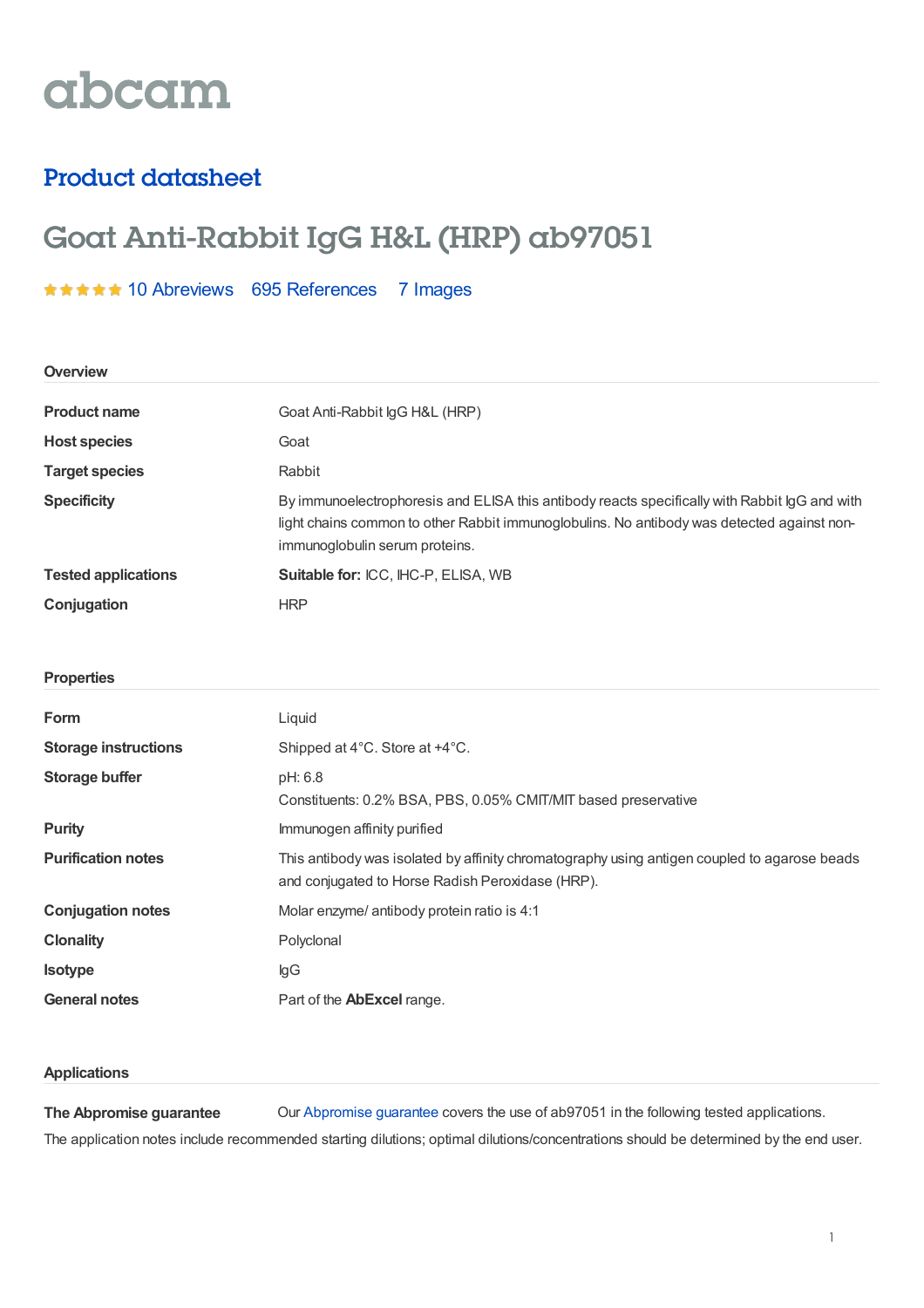| <b>Application</b> | <b>Abreviews</b> | <b>Notes</b>                                                                             |
|--------------------|------------------|------------------------------------------------------------------------------------------|
| <b>ICC</b>         |                  | Use at an assay dependent concentration.                                                 |
| <b>IHC-P</b>       |                  | $1/200 - 1/5000$ .                                                                       |
| <b>ELISA</b>       |                  | 1/10000 - 1/100000.                                                                      |
| <b>WB</b>          | ★ ★ ★ ★ ★ (10)   | 1/2000 - 1/20000. Colorimetric: 1/5000 - 1/30000;<br>Chemiluminescent: 1/10000 - 1/50000 |

#### **Images**



**All lanes :** Anti-Estrogen Receptor alpha antibody [E115] - ChIP Grade [\(ab32063](https://www.abcam.com/ab32063.html)) at 1/1000 dilution

**Lane 1 :** Rat pituitary whole tissue lysate **Lane 2 :** Mouse pituitary whole tissue lysate

Lysates/proteins at 20 µg per lane.

#### **Secondary**

**All lanes :** Goat Anti-Rabbit IgG H&L (HRP) (ab97051) at 1/20000 dilution

**Exposure time:** 1st lane: 85 seconds 2nd lane: 32 seconds

Blocking and diluting buffer: 5% NFDM/TBST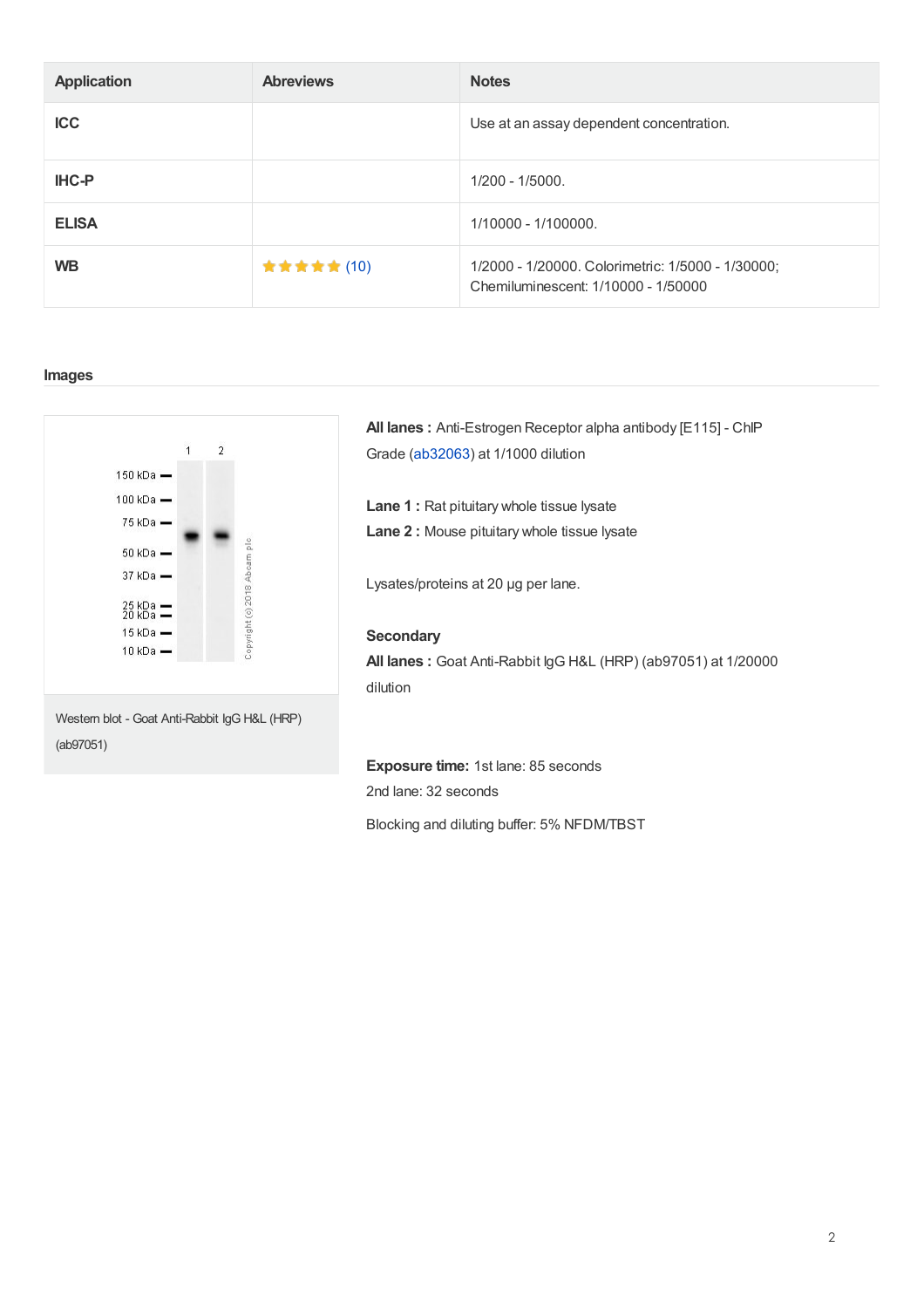

**All lanes :** Anti-Estrogen Receptor alpha antibody [E115] - ChIP Grade [\(ab32063](https://www.abcam.com/ab32063.html)) at 1/1000 dilution

**Lane 1 :** MCF7 (Human breast adenocarcinoma epithelial cell). Whole cell lysates

**Lane 2 :** T-47D (human mammary gland ductal carcinoma epithelial cell). Whole cell lysates

**Lane 3 :** MDA-MB231 (Human breast adenocarcinoma epithelial cell) Whole cell lysates (Negative control)

**Lane 4 :** HepG2 (Human hepatocellular carcinoma epithelial cell) Whole cell lysates (Negative control)

**Lane 5 :** Human uterus whole tissue lysate

**Lane 6 :** Human ovary whole tissue lysate

**Lane 7 :** Human ovary cancer whole tissue lysate

Lysates/proteins at 20 µg per lane.

#### **Secondary**

**All lanes :** Goat Anti-Rabbit IgG H&L (HRP) (ab97051) at 1/20000 dilution

**Exposure time:** 50 seconds

Blocking and diluting buffer: 5% NFDM/TBST.



Immunohistochemistry (Formalin/PFA-fixed paraffinembedded sections) - Goat Anti-Rabbit IgG H&L (HRP) (ab97051)

Immunohistochemical staining of paraffin embedded human endometrial carcinoma with purified [ab32063](https://www.abcam.com/ab32063.html) at a working dilution of 1 in 200. The secondary antibody used is ab97051, a HRP goat anti-rabbit IgG (H+L), at 1/500. The sample is counter-stained with hematoxylin. Antigen retrieval was perfomed using Tris-EDTA buffer, pH 9.0.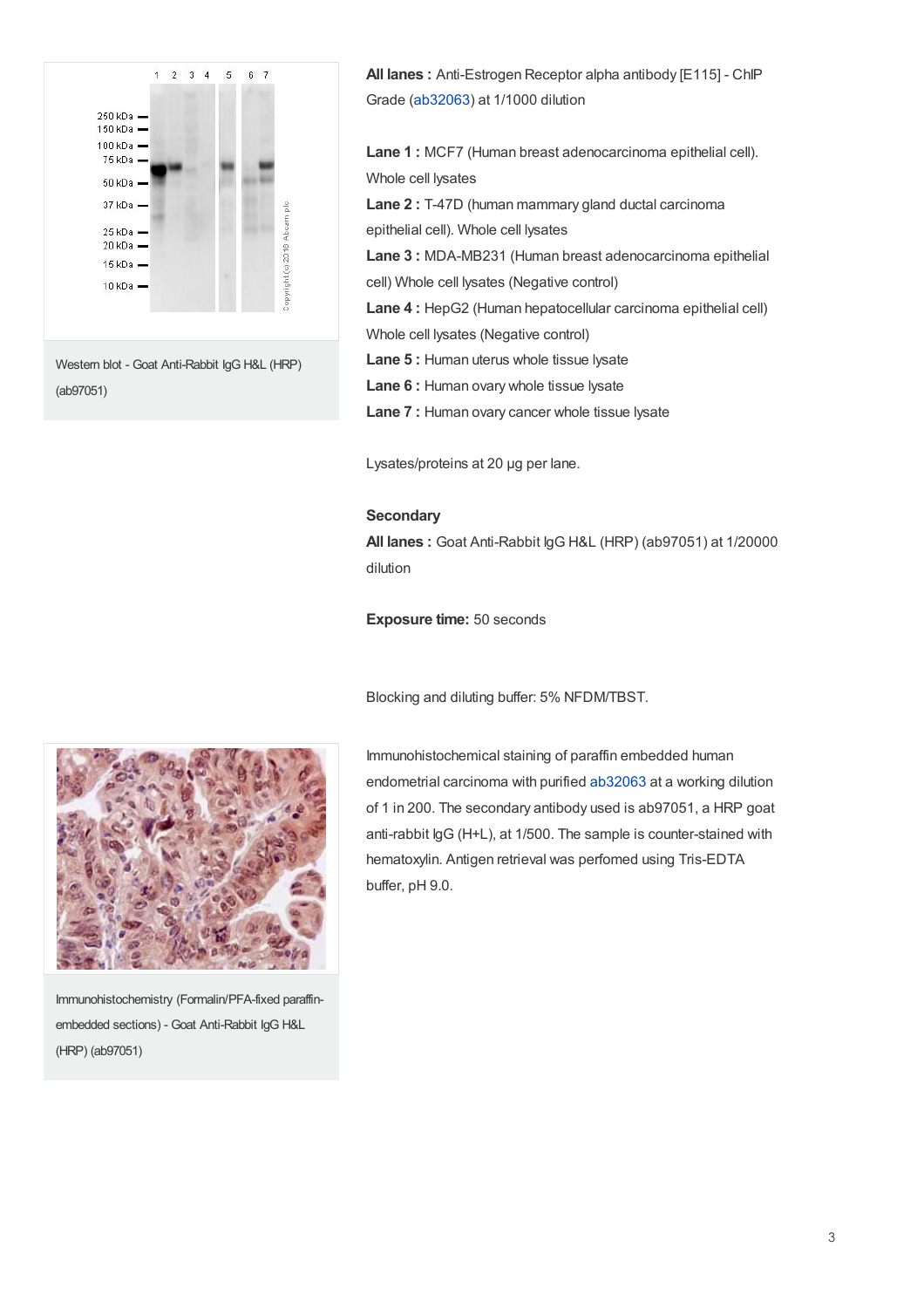

Western blot - Goat Anti-Rabbit IgG H&L (HRP)

#### (ab97051)

Mamedov et al PLoS One. 2017 Aug 21;12(8):e0183589. doi: 10.1371/journal.pone.0183589. eCollection 2017. Fig 4. Reproduced under the Creative Commons license http://creativecommons.org/licenses/by/4.0/

**Western blot analysis of co-expression** *Bacillus anthracis* **PA83 (A), Pfs48/45 (B) and Pfs48/45-10C with bacterial Endo H or PNGase F in** *N***.** *benthamiana* **plants.**

(**A**) Western blot analysis of co-expression of PA83. Lanes: 1- *N*. *benthamiana* plant was infiltrated with pBI-PA83 construct, for the production of glycosylated PA83, 2,3- *N*. *benthamiana* plants were infiltrated with combinations of the pBI-Endo H/pBI-PA83 or pBI-PNGase F/pBI-PA83 constructs, for the production of Endo H (2) or PNGase F (3) deglycosylated PA83 proteins.

(**B**) Western blot analysis of co-expression of Pfs48/45. Lanes: 1-*N*. *benthamiana* plant was infiltrated with pEAQ-Pfs48/45 construct for the production of glycosylated Pfs48/45;2,3- *N*. *benthamiana* plants were infiltrated with combinations of the pBI-Endo H/pEAQ-Pfs48/45 or pBI-PNGase F/pEAQ-Pfs48/45constructs for the production of Endo H (2) and PNGase F (3) deglycosylated Pfs48/45 proteins.

(**C**) Western blot analysis of co-expression of Pfs48/45-10C. Lanes: 1- *N*. *benthamiana* plant was infiltrated with pEAQ-Pfs48/45-10C construct for the production of glycosylated Pfs48/45-10C; 2,3- *N*. *benthamiana* plants were infiltrated with combinations of the pBI-Endo H/pEAQ-Pfs48/45 or pBI-PNGase F/pEAQ-Pfs48/45constructs for the production of Endo H (2) and PNGase F (3) deglycosylated Pfs48/45-10C proteins. gPA83- glycosylated PA83; dPA83- deglycosylated PA83; gPfs48/45: glycosylated Pfs48/45; dPfs48/45: deglycosylated Pfs48/45; gPfs48/45-10C: glycosylated Pfs48/45-10C; dPfs48/45-10C: deglycosylated Pfs48/45-10C.

M: MagicMark XP Western Protein Standard. PA83 proteins were detected using the anti-Bacillus anthracis protective antigen antibody BAP0101 (Cat. No. [ab1988](https://www.abcam.com/ab1988.html), Abcam); Ps48/45, Endo H or PNGase F proteins were detected using the anti-FLAG antibody. Pfs48/45-10C protein was detected using the purified anti-His Tag antibody.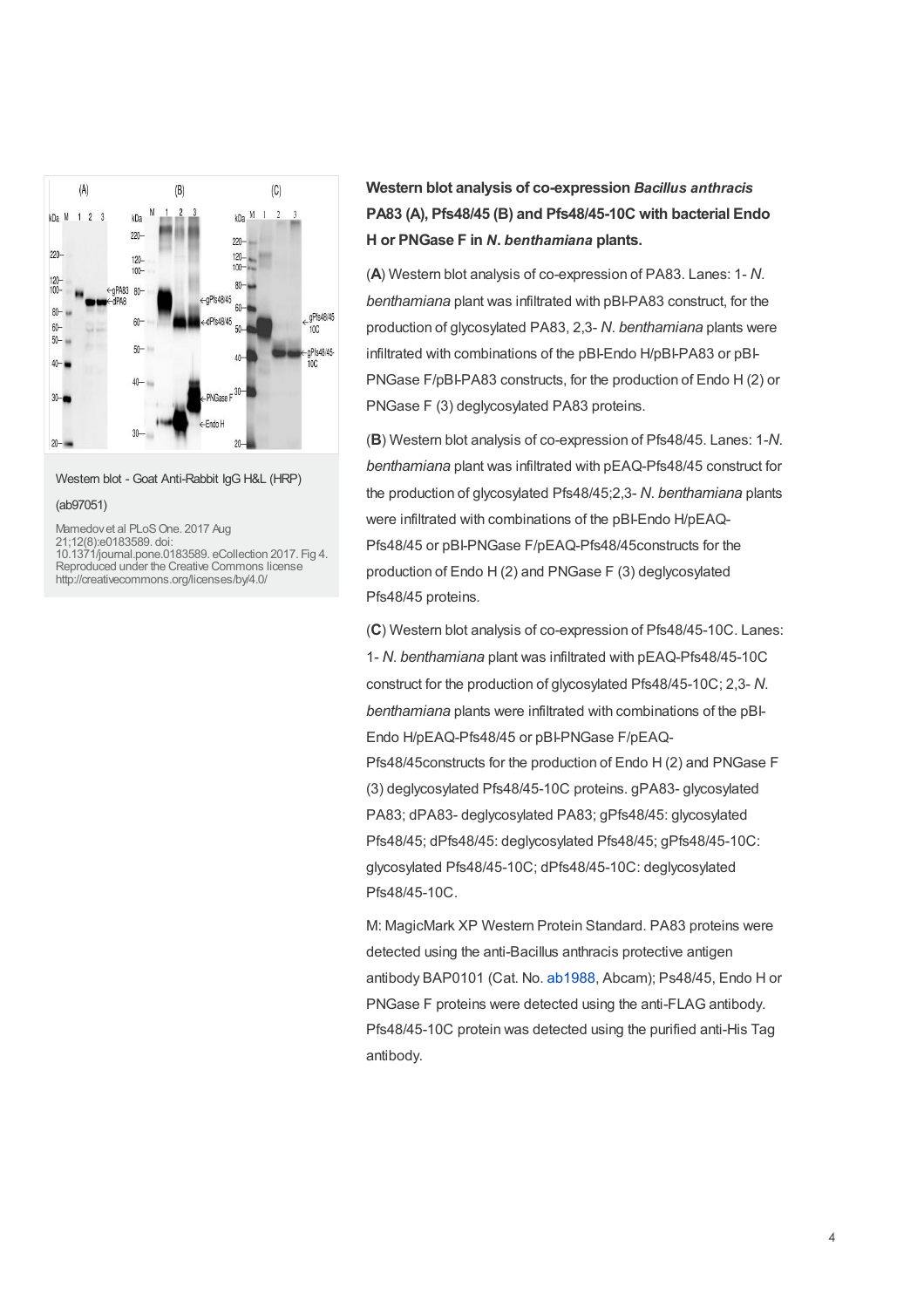

Immunohistochemistry (Formalin/PFA-fixed paraffinembedded sections) - Goat Anti-Rabbit IgG H&L (HRP) (ab97051)

IHC image of beta Actin staining in normal human colon, formalinfixed and paraffin-embedded tissue\*.

The section was pre-treated using pressure cooker heat mediated antigen retrieval with sodium citrate buffer (pH 6) for 30mins. The section was incubated with [ab8227](https://www.abcam.com/ab8227.html), 3 µg/ml overnight at +4°C. An HRP-conjugated secondary (ab97051, 1/2000 dilution) was used for 1hr at room temperature. The section was counterstained with hematoxylin and mounted with DPX.

The inset **negative control** image is secondary-only at 1/500 dilution.

\*Tissue obtained from the Human Research Tissue Bank, supported by the NIHR Cambridge Biomedical Research Centre



This image is courtesyof an anonymous Abreview.

Anti-LAMP2 antibody [\(ab37024](https://www.abcam.com/ab37024.html)) at 1/1000 dilution + Mouse brain whole tissue lysate at 30 µg

#### **Secondary**

Goat Anti-Rabbit IgG H&L (HRP) (ab97051) at 1/5000 dilution

Developed using the ECL technique.

Performed under reducing conditions.

**Exposure time:** 1 minute

10 % gel. Blocked with 5% BSA for 2 hours at 25°C.

Incubated with the primary antibody for 1 hour in TBS-tween at 25°C.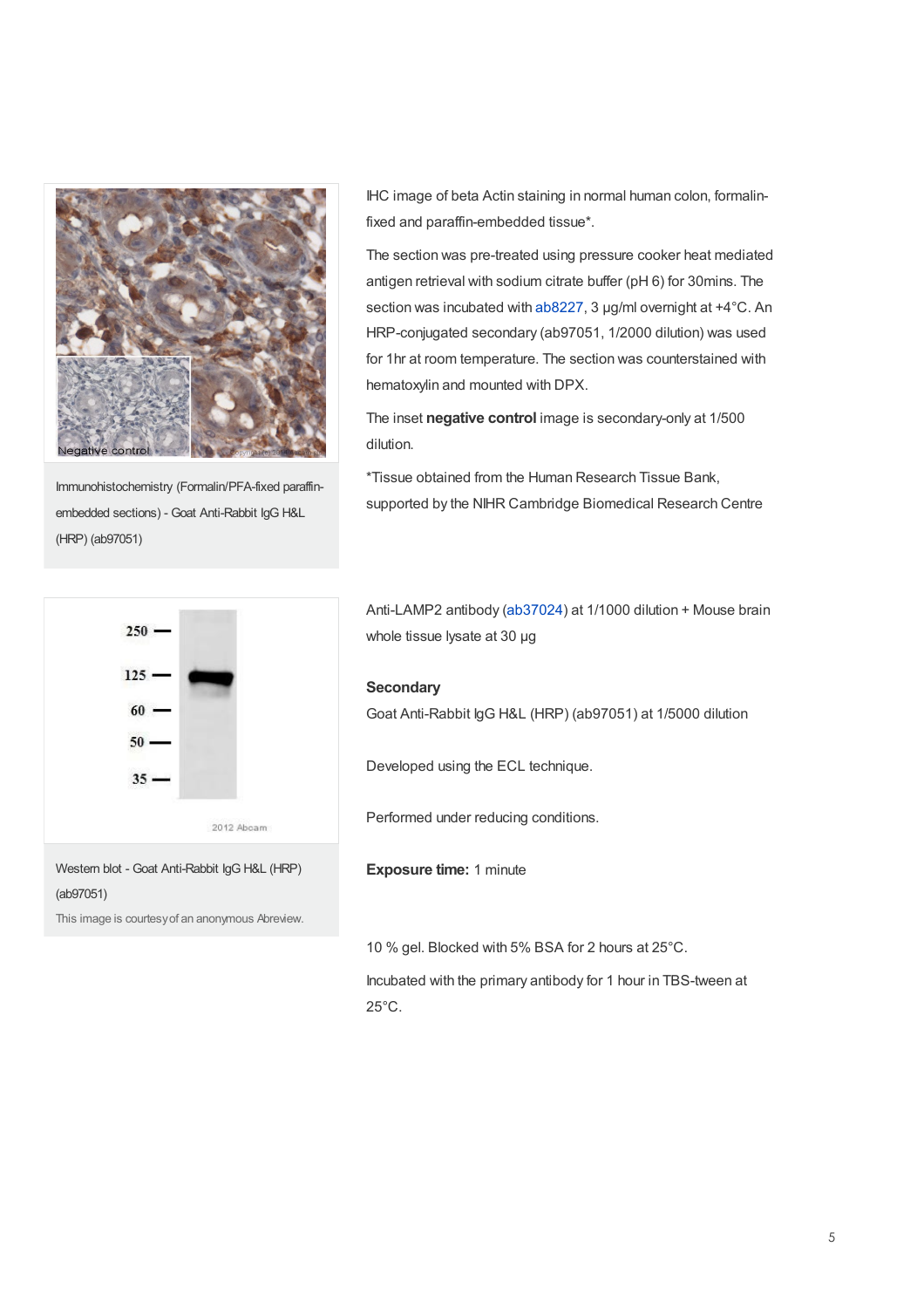

**All lanes :** Anti-beta Actin antibody [\(ab8227](https://www.abcam.com/ab8227.html)) at 1 µg/ml

**All lanes :** HeLa (Human epithelial carcinoma cell line) Whole Cell Lysate

Lysates/proteins at 10 µg per lane.

#### **Secondary**

**Lanes 1-2 :** Rabbit polyclonal to GNAT2 [\(ab97501](https://www.abcam.com/ab97501.html)) at 1/2000 dilution **Lanes 3-4 :** Goat Anti-Rabbit IgG H&L (HRP) (ab97051) at 1/10000 dilution **Lanes 5-6 :** Goat Anti-Rabbit IgG H&L (HRP) (ab97051) at

1/20000 dilution

Developed using the ECL technique.

Performed under reducing conditions.

**Exposure time:** 10 seconds

**Please note:** All products are "FOR RESEARCH USE ONLY. NOT FOR USE IN DIAGNOSTIC PROCEDURES"

#### **Our Abpromise to you: Quality guaranteed and expert technical support**

- Replacement or refund for products not performing as stated on the datasheet
- Valid for 12 months from date of delivery
- Response to your inquiry within 24 hours
- We provide support in Chinese, English, French, German, Japanese and Spanish
- Extensive multi-media technical resources to help you
- We investigate all quality concerns to ensure our products perform to the highest standards

If the product does not perform as described on this datasheet, we will offer a refund or replacement. For full details of the Abpromise, please visit <https://www.abcam.com/abpromise> or contact our technical team.

#### **Terms and conditions**